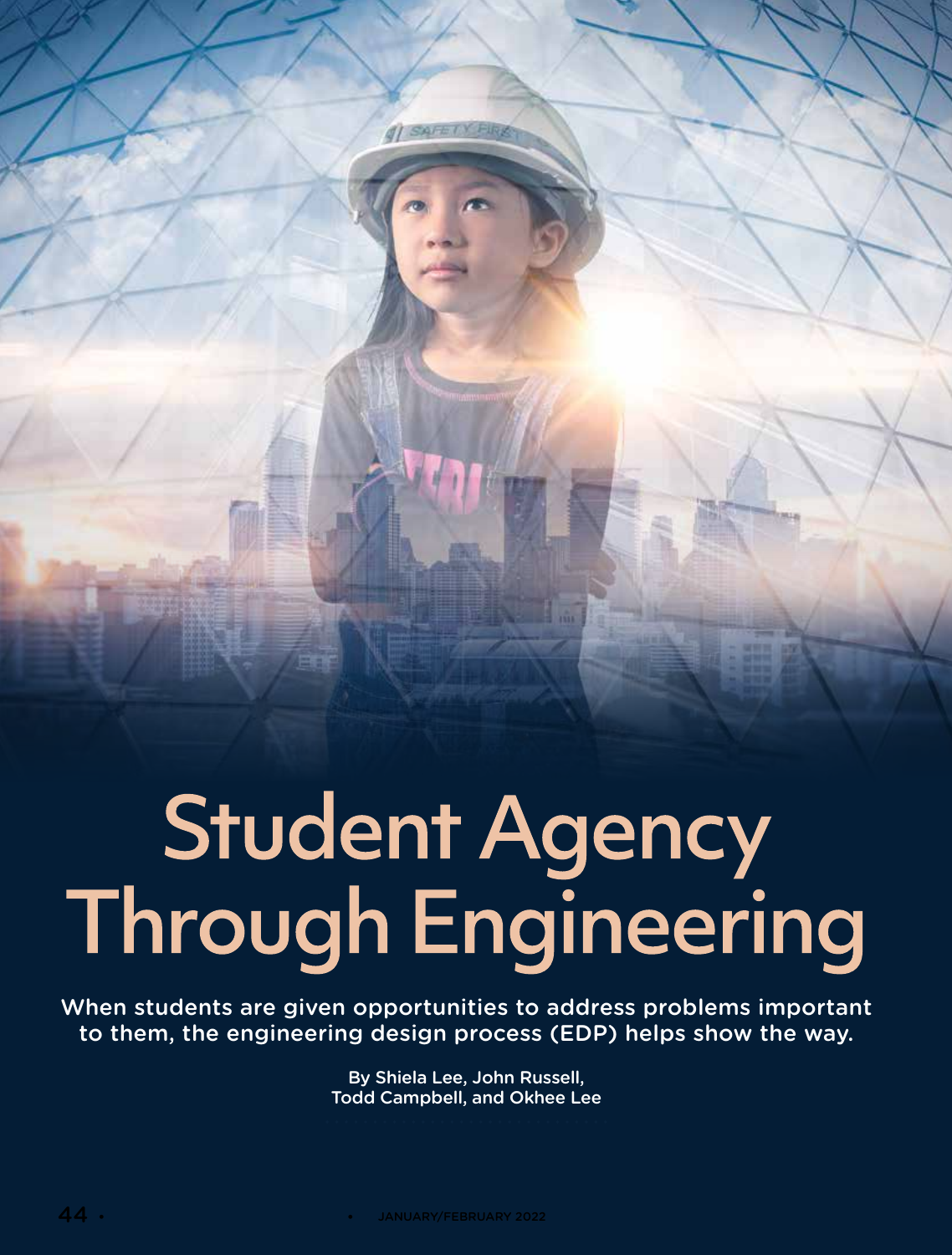## "We use the term engineering in a very broad sense to mean any engagement in a systematic practice of design to achieve solutions to particular human problems" (NRC 2012, p. 11).

s A Framework for K–12 Science Education (NRC 2012) reminds us in its definition of engineering, for those looking to make the world a better place, engineering has always played an integral role in supporting such pursuits. In particular, engineering has led the way in responding to the COVID-19 pandemic, including developing masks that reduce transmission, digital tools that allow contact tracing, and vaccines that show promise to put an end to the pandemic and allow a more normal way of life. Our society is not only "following the science," but we are also applying principles of engineering to human problems to create timely and needed solutions.

Teaching principles of engineering in our classrooms should involve more than simply working through preconceived design challenges. It should be a way to position our students with agency—that is, to offer them a chance to see themselves as capable of solving problems in their homes and communities.

In this article, we describe a unit that was implemented in second grade to demonstrate how the engineering design process (EDP) afforded agency to one teacher's elementary students (this unit was adapted for use with third-, fourth-, and fifth-grade students as well). The learning experiences allowed students to solve societally relevant problems, especially those they experienced during the COVID-19 pandemic. When students selected problems encountered during the pandemic, the teacher did not ask them to find a new, easier, or less contentious problem; instead, she took the opportunity to empower her students to respond to the pandemic in their own ways.

In outlining the unit, the sections below describe three disciplinary core ideas (DCIs) of engineering: defining an engineering problem (ETS1.A), developing possible solutions (ETS1.B), and optimizing design solutions (ETS1.C). We have linked these engineering DCIs to engage in the EDP, ending with student reflection and communication with others (see Figure 1). Reflection and communication have no clear analogs to the engineering DCIs but are pivotal for students because they mirror the actual work of engineers by giving students an opportunity to articulate the design process and have their work recognized and legitimized.

Formative and summative assessments were used to ensure students' understanding of the EDP. Self-assessments, peer feedback, and teacher assessment challenged students to continue to iterate their design solutions. Various assessment tools were used to monitor student engagement and inform instruction, including reflections in EDP journals, a self-assessment rubric, and exit tickets. This set of lessons was implemented while instruction was fully remote using online resources and materials that students could find and safely use at home (e.g., cardboard boxes, tape, and markers).

## **Introducing the Engineering Design Process to Students**

Guided by instructional resources like those focused on managing student frustration during the EDP (Shouse and Lakhani 2016), the teacher (i.e., first author) addressed the

## FIGURE 1

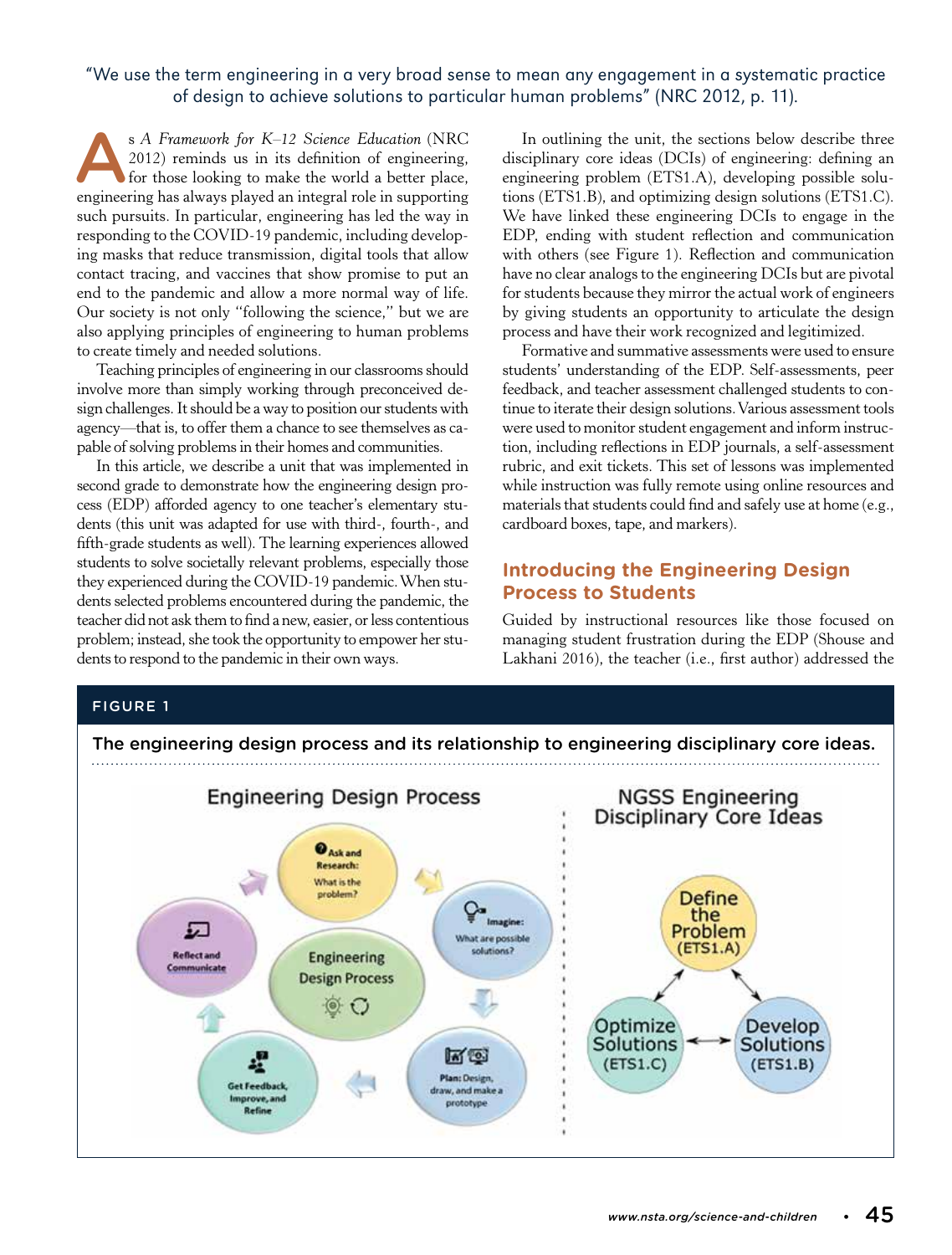emotional aspect of the EDP early on. She started with a readaloud (Spires 2014) over Zoom during which students were asked to notice and wonder about the main character's traits and actions that led to the creation of her "most magnificent thing" (you can also find readings of *The Most Magnificent Thing* on YouTube if you need to do this asynchronously). Students noticed that the main character was "persistent because she didn't give up" and "tried to follow her plan," although this plan didn't go the way she had planned.

Following the discussion of persistence despite things not going according to one's initial plan, the teacher introduced the EDP by showing a Brainpop video on her shared screen (see Online Resources). The teacher emphasized the importance of the process instead of the product because the product or prototype would evolve and change over time. As students made connections between the EDP and what they noticed during the read-aloud, they became more aware of and intentional about how they could regulate their emotions and learn from temporary failures during the iterative design process.

At this point, students were each assigned an EDP journal so that they could keep track of their ideas and designs throughout the process. The journals were shared using Seesaw, a learning platform that allows students to annotate and even submit audio comments, pictures, and presentations using templates that a teacher can share with the class. By using Seesaw, the teacher was able to formatively assess from her computer how students were doing in their EDP journals and could assist students individually in breakout rooms.

## **Defining the Problem Space Through Asking and Researching**

After the in-class discussion, the teacher posed the following questions to students:

### FIGURE 2

## Some problems that third graders noticed around them, their community, and their world through Asking.



## 46 **• •** JANUARY/FEBRUARY 2022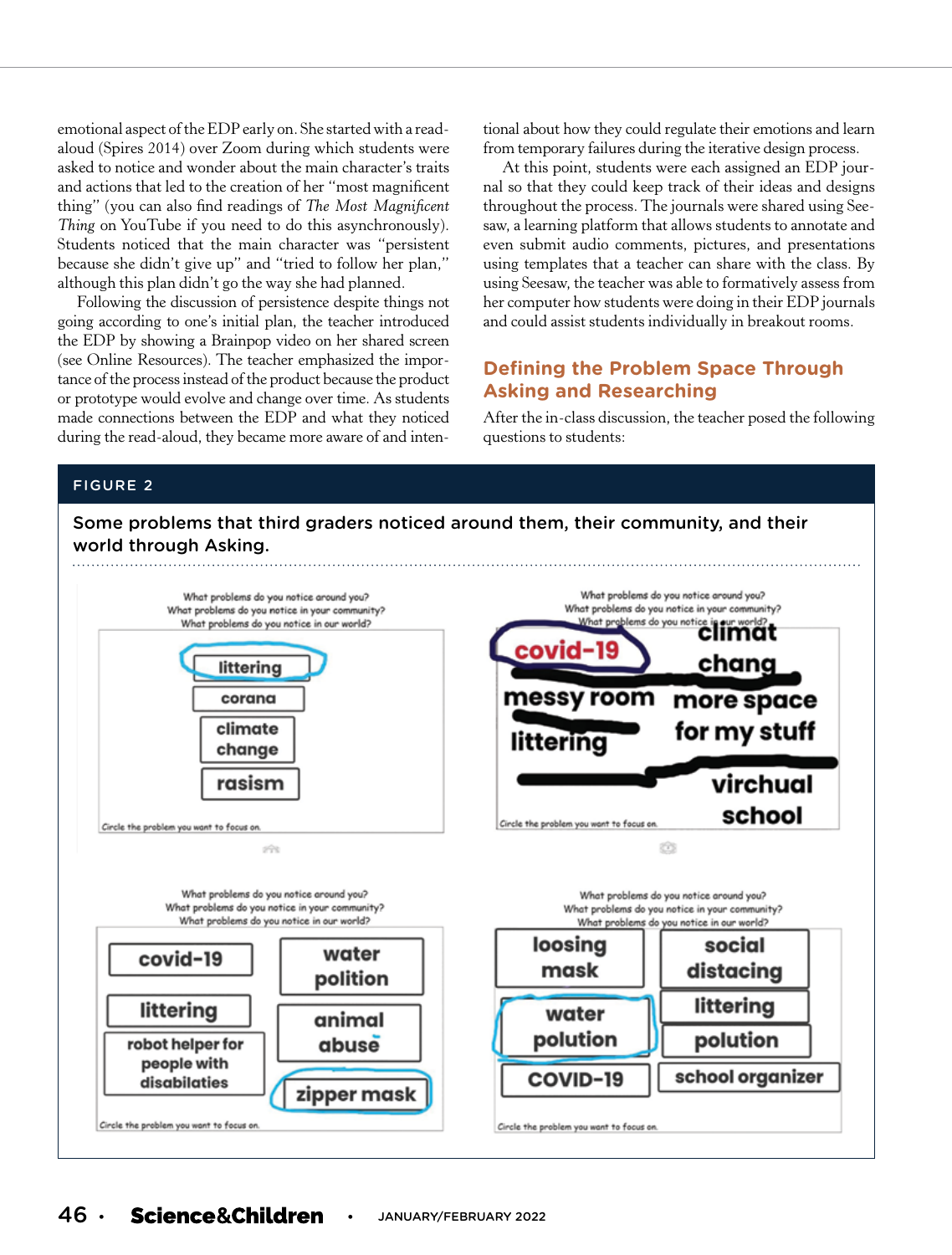- What problems do you notice around you?
- What problems do you notice in your community?
- What problems do you notice in our world?

The teacher intentionally kept the questions open-ended because she wanted to let students lead with their own knowledge, experiences, interests, and passions or concerns for a particular problem. However, some students found brainstorming problems challenging because they either had difficulty selecting one topic from the multiple options they identified or believed they could not readily solve the topics they were interested in. To support these students, the class was divided into breakout groups so students who were uncertain about their topics could listen to peers describe their topics and share insights from their problems and potential solutions.

In response to the questions posed by the teacher, students wrote words or drew pictures of local or global problems in their EDP journals and considered whether they could figure out solutions to these problems (meeting NGSS K–2 DCI ETS1.A). Student responses included "climate change," "cutting down trees," "messy room," "people hunting tigers," "racism," "water pollution," and "COVID-19." CO-VID-19 ended up being the most frequently identified topic. In one class, almost half chose COVID-19 as a problem for which they wanted to contribute solutions. Figure 2 shows some of the topics that were chosen.

After students chose problems to focus on individually, they consulted nonfiction texts and used the Epic Digital Library, an online repository of grade-level texts, to do research before designing solutions to the problems that they raised (preparing students to eventually meet the NGSS 3–5 DCI

## FIGURE 3

Examples of fourth-grade students' drawings for Imagining and Planning. Students' initial prototypes of designs related to COVID-19 included (clockwise from top left) a mask cleaner, a board game for "being lonely with no one to play with," a dispenser of masks and sanitizer, and a tracker to put on masks in case you lose them.

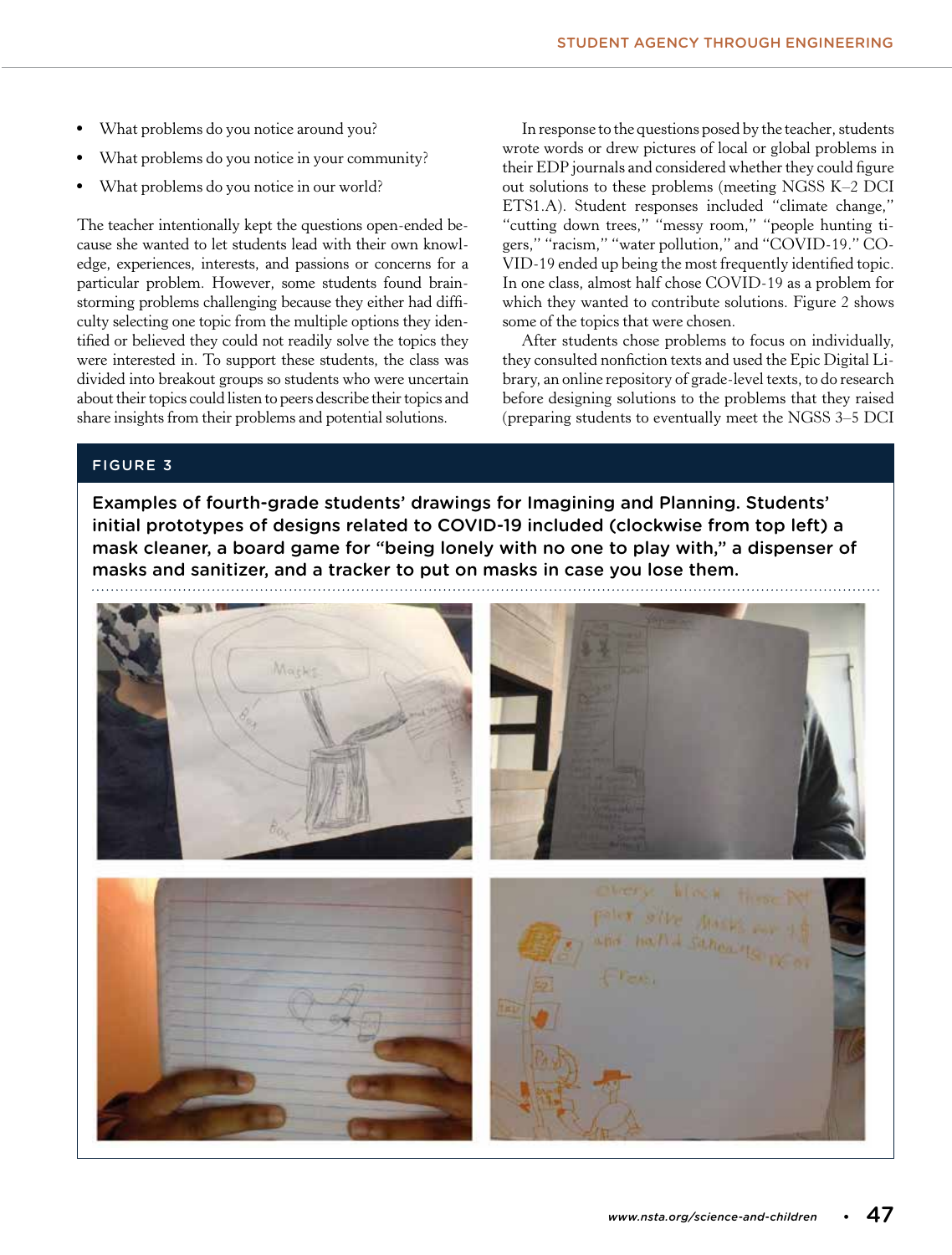ETS1.B). The amount of instructional time can be shortened or lengthened depending on how much information students already have or still need to gather. The teacher emphasized how students would be returning to the research phase continually as they engaged in learning and building from what professionals had previously done in the science and engineering communities.

## FIGURE 4



As students were researching, they were also engaging with a number of DCIs associated with the problems that they had chosen. For instance, a student who was researching how to decrease COVID-19 transmission was finding out which materials made masks protective against the virus and impacted virus spread (DCI PS1.A), while another student was learning about human impacts on Earth as a means to combatting climate change (DCI ESS3.C).

## **Developing Solutions Through Imagining and Planning**

After students had sufficiently researched their ideas, they were shown three iterations of an airplane: pictures of airplanes, a blueprint, and a 3D model. As students contrasted the different perspectives of airplanes, the teacher facilitated a conversation around the various ways that a design could be conveyed (preparing students for NGSS K–2 DCI ETS1.B). Building on the students' words describing the pictures and models, the teacher introduced the term *prototype* in the context of engineering. Students drew their initial prototypes as sketches to imagine possible solutions for the problems they chose (see Figure 3).

## FIGURE 5

Iterative revisions in response to peer feedback. A second grader's first prototype, a mask holder, was transformed into a PPE station.

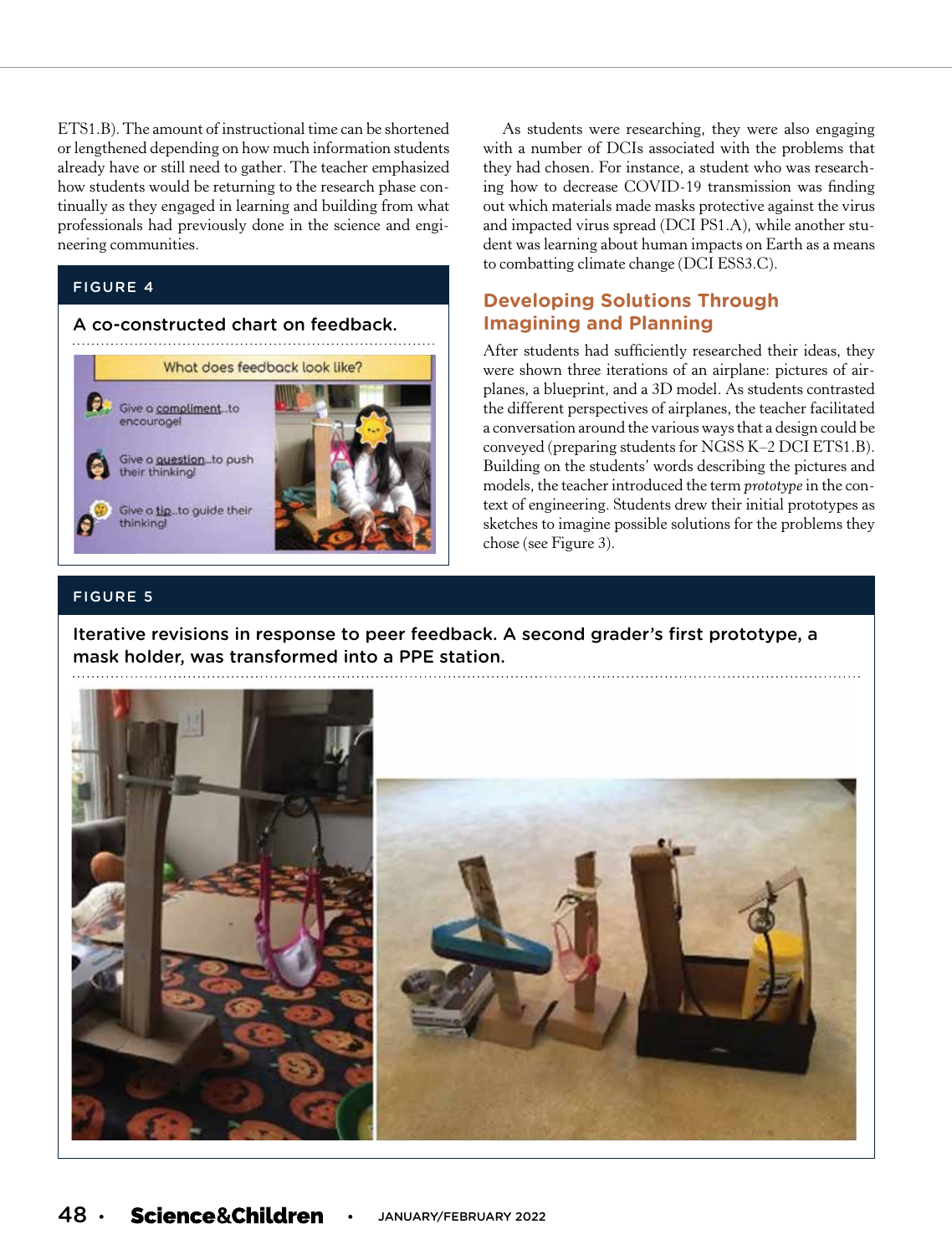Students finished their drawings and reflections in their EDP journals in Seesaw, which were used as a formative assessment of their understanding of the EDP and a check for understanding before they could begin building their prototypes. For example, when students were writing summary statements of the research they conducted and barriers they encountered in building their prototypes, the teacher used students' summary statements as formative assessments.

Students were given a choice in the way that they wanted to represent their sketches as models that they could share with peers (giving students an opportunity to further grapple with NGSS K–2 DCI ETS1.B). Many students constructed their designs out of recyclable materials found at home, such as cardboard boxes, string, and duct tape. If scissors were used, it was under the supervision of a caregiver. For students who did not have access to the materials they needed to build their designs or were not able to use the materials safely, the teacher encouraged them to build digital models by creating free accounts on Tinkercad, a 3D modeling site. For lower grades or for students with fine motor difficulties working on a computer, teachers can also use the Toy Theater website for building. As a challenge for students, the teacher may extend this part of the process

to include 3D modeling as they are designing and drawing their prototypes.

As students built their prototypes, they also came up with individual ways to test the strengths and weaknesses of their designs and refine their prototypes. These simple tests allowed students to gather evidence as to what was causing their designs to work as intended or what needed work in order to create the intended effect (a core part of how engineering relates to the CCC of Cause and Effect). In their EDP journals, students specifically documented what worked and what needed improvement as they ran trials and tested the durability of their prototypes. Students documented their trials and errors as they continued to refine their prototypes, which allowed for the teacher to review their work in SeeSaw.

## **Optimizing Through Getting Feedback, Improving, and Refining**

After students had some time to build their prototypes and the teacher highlighted different students' products, the teacher paused the class and said, "I notice many of you are still building, and I'm finding it might be helpful to get some feedback on your prototype from your peers before you build

### FIGURE 6

#### Self-assessment to determine next steps. Give yourself an **Rubric for the Engineering Design Process ISTE Stondards: Innovative Designer** assessment. Where 公公公公公 ଧ 公公 are you in each row? I chose o focused on a problem and<br>explained the importance of this Circle where you are focused on focused on a focused on a probler problem and car<br>up with a way to<br>help. problem and came topic o problem and explained the importance of this topic to topic to others. I came up with a in each row. way to help. I defined how the<br>creative solution(s) I mode can<br>help others, not just myself. others. I come up with a way to help. read about took notes and researched what I know researched, took notes, and **Tread** researched my<br>topic. Asking<br>questions obout<br>what I know and about my<br>topic. my topic on<br>a variety of and dan't know about my asked questions about what topic. I thought about who know and don't know. My solution platforms my limitations are based<br>on my research reflects the research I did. addressing the problem and don't know. what others have done. I built a I built a built a prototype built o prototype, got built a prototype, got feedback, prototype<br>and refined feedbock, ond refined the and refined the prototype based<br>on the feedback I received. I orototype oot feedback, and (digital or efined the prototype based on the physical) it. prototype based<br>on the feedback feedback | received, | revised my prototype several<br>times. I reflected on the process revised my prototype received. and recorded the orocess with pictures and words in the "Share" padlet. I shored my I shared my shored my I shared my prototype with shored my prototype with my friends, family class, and grade. I<br>shared plans for next steps with<br>others. Optional: I may write a prototype<br>with my entotype with my<br>fends, family, and prototype<br>with a friend my friends, family, closs, and grade. family. nss letter to professionals in the field obout my prototypel Circle where you are in each row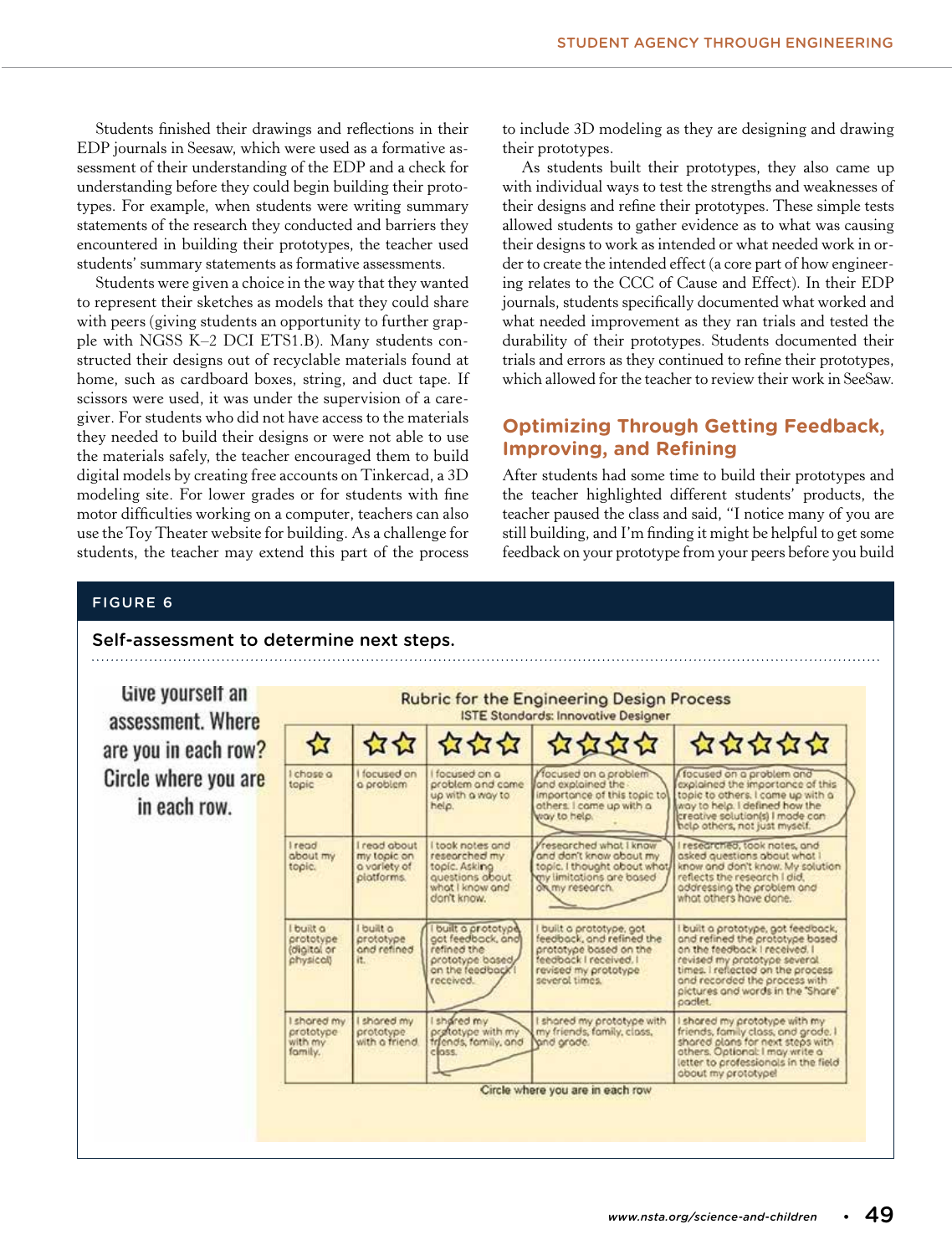some more." In this way, students could compare and test their designs with their peers (engaging students in grappling with NGSS K–2 DCI ETS1.C and NGSS K–2 CCC Cause and Effect). Up to this point in the school year, students had been working on effective feedback. To this end, the students and teacher co-constructed a chart on what feedback in the classroom should look like (see Figure 4).

The teacher displayed this feedback chart in the classroom and had a few students present their prototypes so other students could model giving feedback to the presenters. She used a fishbowl-style classroom arrangement in which a pair of students were showcased on Zoom (so that they were the spotlighted windows for the rest of the class) while the other students observed their interactions. This model of feedback is a remote adaptation of a typical fishbowl discussion in which a subset of students are seated in a circle in the middle of the classroom with the remaining students positioned outside of the circle so they can observe their classmates. After the students who were not spotlighted observed and verbalized how the students who modeled gave feedback, the teacher put students into pairs in breakout rooms. All students were expected to follow the protocol of deciding who would go first (Partner 1 presents the prototype, Partner 2 gives feedback) and then switch roles. The teacher gave students two to three rounds of different partners to get feedback on their prototypes over the course of one to two sessions.

Students continued to build and iterate. Student feedback focused on the strengths and weaknesses of peers' designs, and students had opportunities to test their prototypes and improve their designs based on peer feedback. In each feedback session, students presented their prototypes and showed how they worked while their partners offered ideas about how to improve the designs. As students incorporated feedback from their peers in the designs of their prototypes, students documented the tests that they devised as well as the changes they made within their EDP journals. For instance, one student who was building a robot that picks up litter noticed that it did not work during testing because "the glue was not strong enough." Her peer suggested she use tape. As a result, she documented this change in her EDP journal as part of the test and revise process.

The iterative steps to improve their prototypes and then present their work to peers were the most engaging of the EDP process. For instance, when a student began to build a mask holder, a peer suggested she turn it into a "big station to clean." The student then realized it could be a "PPE station" for when her family members came home and needed to sanitize (see Figure 5). Some students found the iterative step helpful, for instance, "I liked the revision process because it allowed me to figure out the mistakes, which are really fun to correct!" Others found the iterative step challenging, for instance, "You must iterate your project even though you think it is perfect."

Formative assessment was conducted by reviewing students' designs within Seesaw. Through self-assessment (expanded in Figure 6), students were able to determine where they were in the EDP and the next steps they would take. For the teacher, students' self-assessment was informative in deciding whether and how to lengthen or shorten different

#### FIGURE 7



# 50 **• •** JANUARY/FEBRUARY 2022